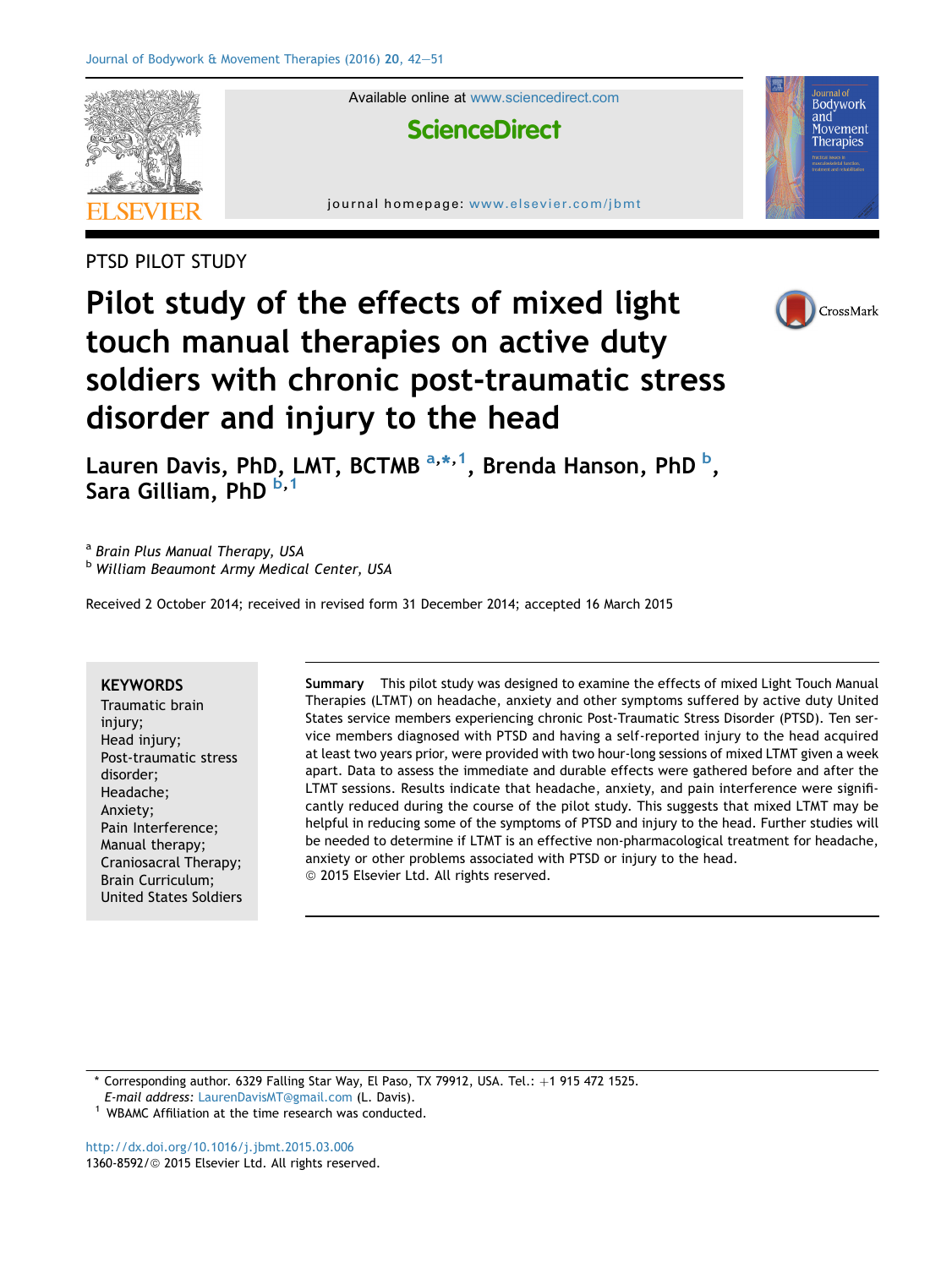## <span id="page-1-0"></span>Introduction

United States service members (SM) who have deployed to Iraq and/or Afghanistan since September 11, 2001 are commonly impacted by problems such as battle injuries, chronic pain, mental health conditions, and impairments in social functioning [\(Spelman et al., 2012](#page-8-0)). Among the most common problems afflicting deployed individuals are posttraumatic stress disorder (PTSD) and traumatic brain injury (TBI). PTSD was newly diagnosed in 103,000 individuals in all services between 2000 and 2012 ([Fischer,](#page-7-0) [2013](#page-7-0)). TBI was newly diagnosed in over 287,861 US military SM between 2000 and 2013 [\(Defense and Veterans](#page-7-0) [Brain Injury Center, 2014](#page-7-0)). TBI [\(Faul et al., 2010](#page-7-0)) and PTSD [\(Kessler et al., 2005\)](#page-8-0) are prevalent in the civilian population as well and both PTSD and TBI are often comorbid in military and civilian populations [\(Stein and](#page-8-0) [McAllister, 2009](#page-8-0)).

One of the most common problems accompanying TBI is headache [\(Simons and Wolff, 1946; Walker et al., 2005\)](#page-8-0), with estimates indicating that  $30-90%$  of people sustaining a TBI go on to develop headaches [\(Lew et al., 2006; Management of](#page-8-0) [Concussion/mTBI Working Group, 2009; Finkel et al., 2012\)](#page-8-0). Chronic posttraumatic headaches often become permanent ([Lew et al., 2006](#page-8-0)) and are considered to be one of the most disabling types of headaches [\(Theeler et al., 2008, 2012\)](#page-8-0). While headache is only one of many physical symptoms that may accompany TBI in military populations, it is the only problem that has been found to be significantly associated with mild TBI (mTBI) after statistically adjusting for PTSD and depression ([Hoge et al., 2008\)](#page-8-0).

Headache pain from a TBI can significantly interfere with an individual's quality of life for years ([Ruff, 2005; Channell](#page-8-0) [et al., 2009\)](#page-8-0). Headache management options include a variety of medications but these are often accompanied by significant side effects [\(Goadsby et al., 2002; Gallagher and](#page-7-0) [Kunkel, 2003\)](#page-7-0) including an increase in headaches ([Zwart](#page-9-0) [et al., 2003\)](#page-9-0). Thus, identifying non-pharmacological headache management options is desirable. Some of these options include acupuncture [\(Melchart et al., 2001; Vickers](#page-8-0) [et al., 2004](#page-8-0)), a variety of physical therapy techniques ([Mills Roth, 2003](#page-8-0)), biofeedback ([Nestoriuc et al., 2008\)](#page-8-0) and massage therapy ([Jensen et al., 1990; Hernandez-Reif](#page-8-0) [et al., 1998; Lawler and Cameron, 2006; Kennedy, 2011\)](#page-8-0). Several groups have reported that manual therapies requiring the application of a few hundred grams or less of pressure applied to the patient– such as craniosacral manipulation, Brain Curriculum, Craniosacral Therapy, osteopathic manual therapy, etc. and termed in this article as light touch manual therapies (LTMT)– have been effective in treating individuals with TBI ([Greenman, 1991;](#page-7-0) [Jackman, 2007; Arnadottir and Sigurdardottir, 2013](#page-7-0)), and SM [\(Kozminski and Kozminski, 2009\)](#page-8-0) or the general population [\(Chaibi et al., 2011](#page-7-0)) with headache. Due to the small number of participants and a variety of limitations common to manual therapy research in the studies cited above, this study was designed to further explore the effect of mixed LTMT on self-reported headache, anxiety and other problems suffered by active duty SM.

This pilot study was conducted at an intensive outpatient program (IOP) on a large military installation in the United States from 2011 to 2012 established to treat active duty SM diagnosed with chronic PTSD. At the IOP, integrative therapies such as medical massage, acupuncture, reiki, and movement therapy were offered together with psychotherapy and psychopharmacology to active duty SM in a six-month full-time therapy program. This pilot study was designed as the first attempt to isolate the effects of one of the medical massage treatments, mixed LTMT, on selfreported headache, anxiety and other problems faced by active duty SM in the IOP program.

## Methods

#### **Participants**

It was determined that nine participants would be needed to detect a change in participant outcomes. The study sample consisted of all SM (up to a maximum of twelve) who had been accepted into the IOP during the eight months of recruitment for the pilot study but due to scheduling considerations, had not yet begun to attend IOP activities, and who met all of the other inclusion and exclusion criteria listed in Fig. 1. All participants, therefore, had a diagnosis of chronic PTSD, which was a prerequisite for entrance into the IOP. The Defense and Veterans Brain Injury Center's (DVBIC) 3 Question TBI Screen [\(Schwab et al., 2006](#page-8-0)) was used to screen for an injury that might have resulted in TBI. Twenty-seven SM were screened and eleven participants were accepted into the study. One participant withdrew

| Sample size               | 10 participants                                                              |  |  |  |
|---------------------------|------------------------------------------------------------------------------|--|--|--|
| Gender                    | 100% male                                                                    |  |  |  |
| Age                       | 27-45 years old at time of consent                                           |  |  |  |
| Inclusion criteria        | Accepted into IOP, but had not yet<br>received treatment*                    |  |  |  |
|                           | Positive screen for TBI                                                      |  |  |  |
|                           | Self-reported injury to the head at<br>least 2 years prior to start of study |  |  |  |
| Exclusion criteria        | Shrapnel or prosthetics in the spine<br>or cranium                           |  |  |  |
|                           | History of brain surgery                                                     |  |  |  |
|                           | Fever                                                                        |  |  |  |
|                           | Acute systemic infection                                                     |  |  |  |
|                           | Previously received Medical<br>Massage (light touch) on scalp                |  |  |  |
|                           | Unable to tolerate light to moderate<br>pressure on scalp or body            |  |  |  |
|                           | Lactating or pregnant                                                        |  |  |  |
| Diagnosis of chronic PTSD | 100%                                                                         |  |  |  |
| Diagnosis of headache     | 90%                                                                          |  |  |  |
| Diagnosis of TBI          | 80%                                                                          |  |  |  |

Figure 1 Summary of the demographics of the study sample. \* After data collection was completed, it was learned that one participant received one 60-min session of reiki from a provider at the IOP after being accepted into the program and before informed consent for this pilot study was obtained.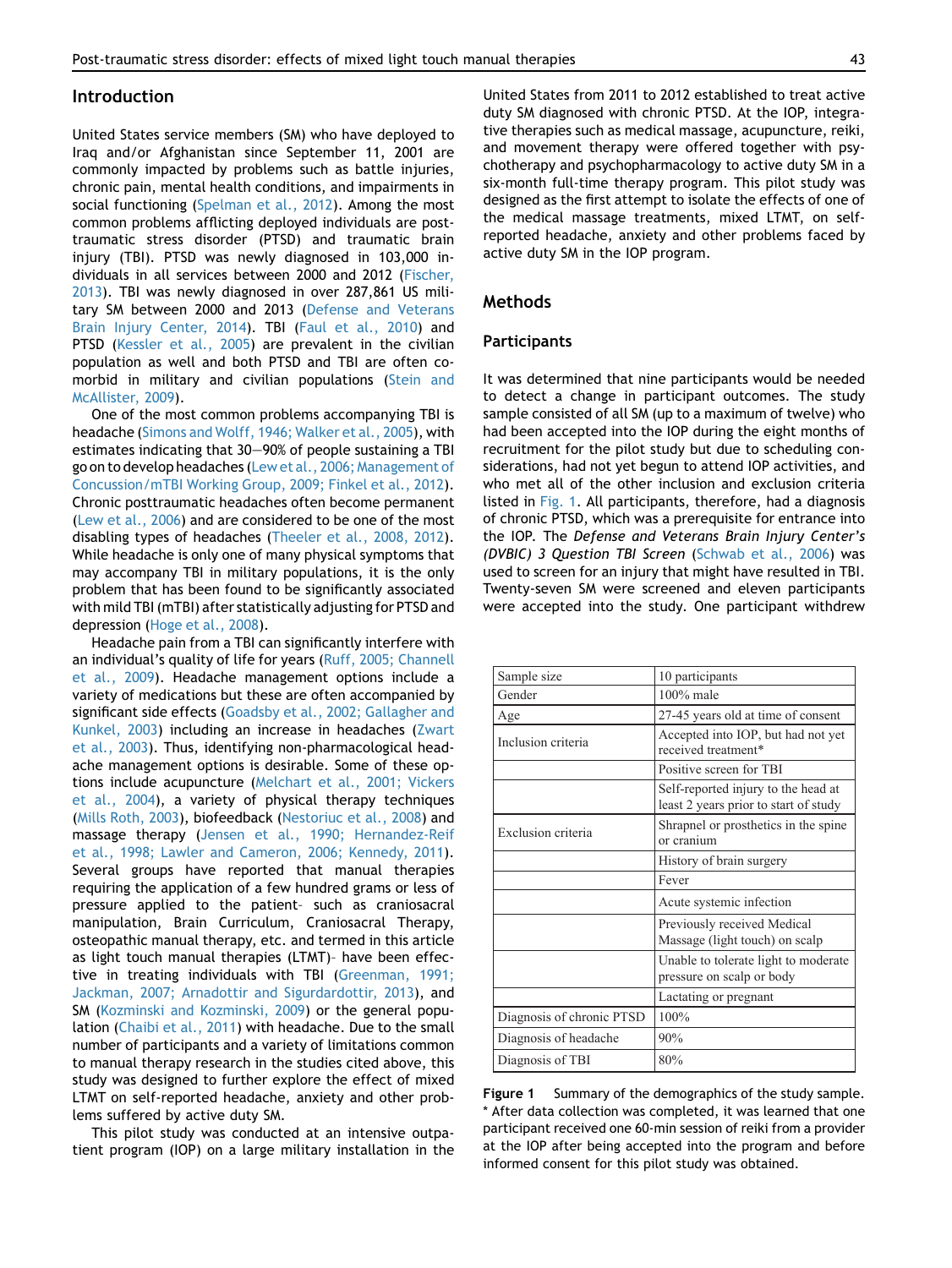prior to the second LTMT session due to work scheduling conflicts and no data from this participant is included in this study. Ten participants completed the study.

It is common for spontaneous recovery from postconcussive symptoms to occur over the first days to weeks following brain injury ([Iverson, 2005\)](#page-8-0). Headaches that begin after a brain injury and persist longer than six months are likely to be permanent ([Lew et al., 2006\)](#page-8-0). To provide a more rigorous test of the LTMT intervention, a self-reported injury to the head at least two years prior was chosen for this study. This also results in increased homogeneity of the participant pool, since individuals with a more recent injury to the head who might experience spontaneous improvement were not included in the sample.

After all data were collected, a retrospective chart review was conducted to confirm a diagnosis of headaches (migraine headache, chronic post-traumatic headache or headache syndromes) or a diagnosis consistent with TBI (including one or more of the following: late effect of intracranial injury, history of TBI, history of concussion) (see [Fig. 1](#page-1-0)).



### Timeline

After IRB approval, screening of all SM accepted into the IOP began. If a SM had a positive screen for the pilot study, an appointment was scheduled with the SM to explain the study. Prior to the initial data collection, informed consent was obtained. Participants received two 60-minute mixed LTMT sessions one week apart (see Fig. 2). The reason for choosing 60-minute sessions one week apart was to replicate conditions in the IOP. Only two mixed LTMT sessions were given to each participant in order to minimize the delay that pilot study participants might have experienced between acceptance into the IOP and actually beginning full-time participation in the IOP.

Data was collected immediately before and after each mixed LTMT session to capture any immediate effects of the LTMT intervention. Additional data to gauge the durability of the LTMT interventions were collected before each LTMT session and ongoing after the second LTMT session on a weekly basis, until the start of participants' treatments in the IOP.

## Mixed LTMT protocol

Mixed LTMTwas provided according to the same protocol and by the same massage therapist (the primary author) who implemented it at the IOP. Implementation of this technique was ongoing for two years prior with no adverse effects reported. At the beginning of the study, this massage therapist had been certified as a massage therapist for 16 years, was licensed as a massage therapist in Texas, was nationally certified ("NCBTMB") and had obtained advanced training in several specific LTMT techniques, including Craniosacral Therapy (Upledger, 3 levels), Brain Curriculum (Chikly, 3 levels), and Visceral Manipulation (Barral, 5 levels).

Each mixed LTMT session was customized for each participant according to the pattern of tension palpated by the massage therapist in the participant's head and the rest of the body. The primary techniques used during the session included Craniosacral Therapy according to the protocol described by [Upledger and Vredevoogd \(1996\)](#page-9-0), Brain Curriculum according to the protocols described by [Chikly \(2004,](#page-7-0) [2007a, 2007b\),](#page-7-0) and occasional brief petrissage on the neck. All mixed LTMT sessions finished with  $2-5$  min of energy work [\(Oschman, 2000\)](#page-8-0) with the intention of helping the participant to ground and integrate the work. The amount of force exerted by the massage therapist onto the participants varied from very light (5 gm) to moderate (a few hundred gms). During each session, the body parts to which mixed LTMT was administered and the amount of time spent on each body part varied according to the needs of the participants. In all cases at least 80% of the time was spent providing mixed LTMT to the participants' heads,  $5-15%$  of the time spent providing mixed LTMT the sacral/low back area, with up to 5% of the time spent on the rest of the body.

## Immediate data collection

Self-reported data were collected immediately before and after each session in order to assess any effect the mixed Figure 2 Timeline of study. Arrow indicates time. LTMT had on headache or anxiety. Headache was measured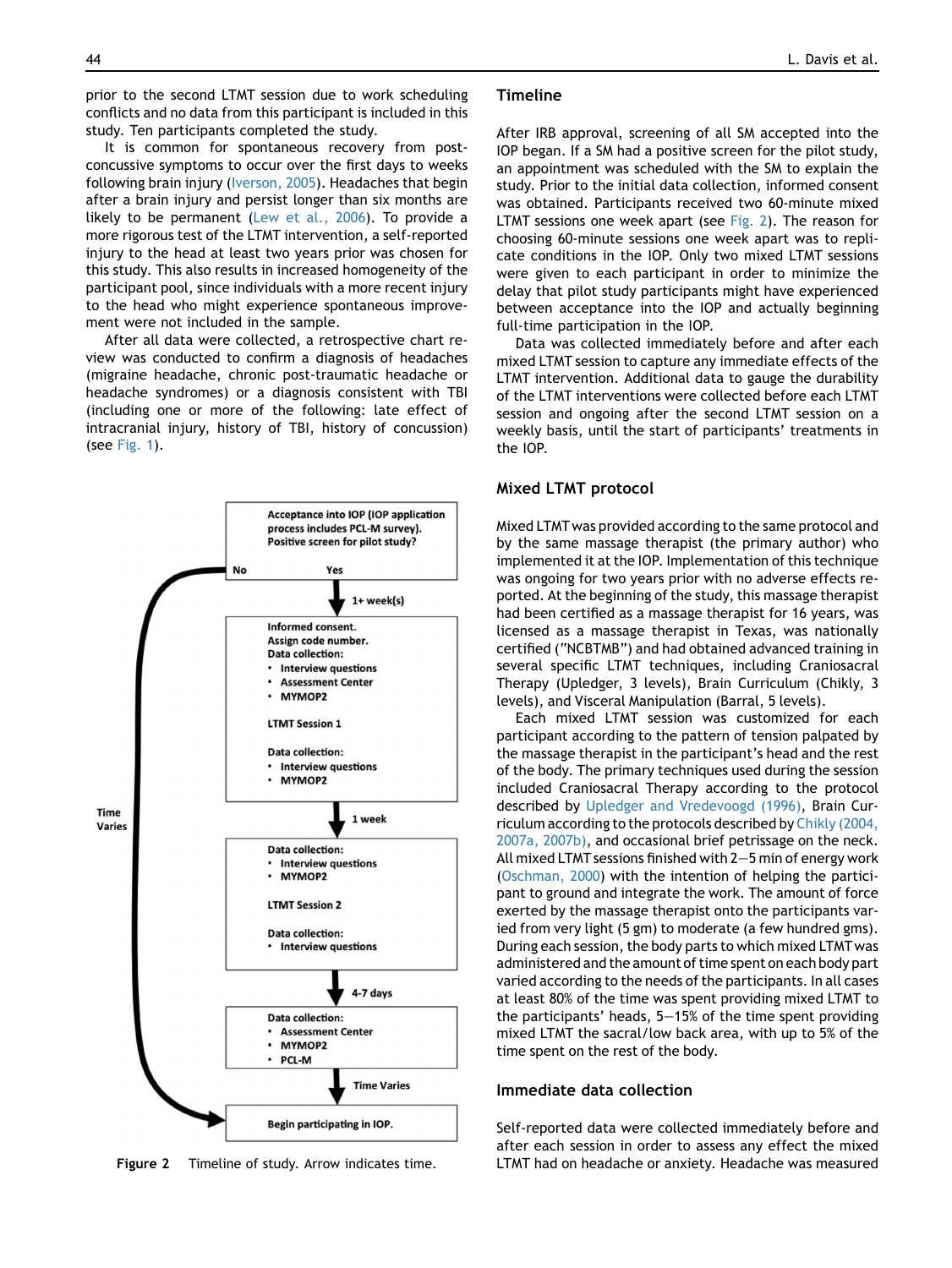by asking "On a scale of 0 (no headache) to 10 (most severe headache that you have experienced), how would you rank the intensity of your headache?" If a participant did not have a headache, headache intensity was scored as zero. Similarly, anxiety was measured by asking the question "On a scale of 0 (not at all anxious) to 10 (extremely anxious), how would you rank the intensity of your anxiety?" If a participant reported no anxiety, anxiety intensity was scored as zero. Anxiety was also evaluated using the validated Anxiety Neuro-QoL Bank v1.0 instrument available from the Assessment Center [\(www.assessmentcenter.net\)](http://www.assessmentcenter.net).

All available validated instruments measuring headache, such as the Migraine Disability Assessment Test [\(Stewart](#page-8-0) [et al., 2001](#page-8-0)) and the Headache Impact Test - 6 ([Kosinski](#page-8-0) [et al., 2003](#page-8-0)) ask the participant to reflect on their symptoms over the preceding seven or more days. For example, in a study using classical testing theory versus Item Response Theory to assess fatigue in seven-day or fourweek recall periods, [Lai et al. \(2009\)](#page-8-0) suggests that participants use a much shorter time frame of recall, 'today', to answer questions requesting a recall of seven days or more. Similarly, [Bennett et al. \(2012\)](#page-7-0) reported that recall of symptoms and impacts over seven day and daily diary scores were equivalent in patients with chronic obstructive pulmonary disease. Thus, in an attempt to gather valuable information about changes in major symptoms, such as anxiety and headache, over the course of a LTMT session, these questions were included.

## Durable data collection

Four different instruments, the Patient-Reported Outcomes Measurement Information System (PROMIS; [www.nihpromis.](http://www.nihpromis.org) [org](http://www.nihpromis.org)), the Quality of Life in Neurological Diseases (Neuro-QoL; [www.neuroqol.org](http://www.neuroqol.org)), the PTSD Checklist (PCL), and the Measure Yourself Medical Outcome Profile 2 (MYMOP2), were used to collect self-reported data to determine if mixed LTMT provided relief that lasted for days or weeks. The original intent had been to collect data ongoing at weekly intervals for at least one month or more to determine if effects from the LTMT sessions lasted this length of time, and also to determine if the onset of some effects might have been delayed. For example, the developer of Brain Curriculum has indicated that in many individuals there may be a delay of up to two weeks following administration of the technique before the onset of effects  $(B$  Chikly, personal [communication February 2010](#page-7-0)). Prior to the study and during initial trials, SM scheduling would have allowed for ongoing data collection most of the time, but because SM began to be processed into the IOP more quickly, most participants were no longer available for extended data collection. Thus, the number of days between intake (pre) data collection and post data collection ranged from 11 to 15.

#### Assessment Center

Data were collected using the PROMIS and Neuro-QoL libraries available from the Assessment Center. PROMIS and Neuro-QOL are comprised of sets of questions called item banks, which assess the health-related quality of life of adults and children, especially those with neurological disorders. Each item bank tests a unique domain such as anxiety, fatigue, satisfaction with social roles and activities, pain interference, etc. For example, the Pain Interference PROMIS Bank v1.0 is designed to measure the negative impact or interference that pain has on the lives of people who experience chronic pain ([Amtmann et al., 2010\)](#page-7-0). A significant decrease in scores for Pain Interference indicates that participants were not as negatively impacted by pain at the end of the study compared with before the study. Questions in the Pain Interference item bank included, "In the past seven days, how much did pain interfere with your day to day activities?" and "In the past seven days, how much did pain interfere with your ability to participate in social activities?" Pain Interference measurements were calculated using a Likert scale, with the following possible responses: 1-Not at all; 2-A little bit; 3-Somewhat; 4-Quite a bit; 5-Very much. For this study, both PROMIS and Neuro-QOL surveys were presented using the Computerized Adaptive Test feature based on Item Response Theory.

#### PTSD Checklist

The PTSD Checklist (PCL) was developed and validated as a screening test to identify individuals with PTSD ([Weathers](#page-9-0) [et al., 1993; McDonald and Calhoun, 2010](#page-9-0)). It has moved into common use as a way for individuals to self-report symptoms of PTSD, and for providers to track PTSD symptoms in response to treatment [\(Berlant and Van Kammen,](#page-7-0) [2002; Taylor et al., 2008\)](#page-7-0). Several versions of the PCL are available and the one used in this study is the military version (PCL-M) ([Monson et al., 2008](#page-8-0)) in which the questions reference stressful military events. The PCL-M is scored on a five-point scale ranging from  $1 -$  "Not at All" to 5  $-$ "Extremely." The measure is divided into three subscales (consistent with DSM IV criteria for PTSD diagnosis): Reexperiencing symptoms (items  $1-5$ ); Avoidance/Emotional Numbing symptoms (items  $6-12$ ); and Hyper-arousal symptoms (items  $12-17$ ). The PCL-M score is obtained by summing the results of all 17 questions and can range from 17 to 85. For each subscale and for the measure as a whole, an overall severity score is obtained by summing scores on all items. The items of the PCL have high diagnostic specificity and sensitivity, and have good to excellent concurrent validity (mean  $r = .66$ ) with items of the gold standard of PTSD assessment, the Clinician Administered PTSD Scale ([Blanchard et al., 1996; Forbes et al., 2001\)](#page-7-0). According to criteria developed by [Hoge et al. \(2004\)](#page-8-0), the presence of one re-experiencing symptom, three avoidance and or emotional numbing symptoms, and two hyper-arousal symptoms, along with an overall severity score of 50 or above, indicates PTSD. Not surprisingly, PCL-M scores correlate closely with scores related to other tests of mental health functioning rather than to measures of physical symptoms [\(Lang et al., 2012](#page-8-0)).

Whether the PCL underestimates or overestimates treatment-related change in comparison with Clinician Administered PTSD Scale is unclear ([Lang et al., 2012\)](#page-8-0). Typically, PCL scores fluctuate from session to session as might be expected with a measure of emotional symptoms in a population diagnosed with PTSD ([Forbes et al., 2001;](#page-7-0) [Monson et al., 2008\)](#page-7-0). Additionally, a transient increase (which may last several weeks) in PTSD symptoms, followed by decreases in PTSD symptoms, is typical of the pattern of change seen in PTSD patients undergoing treatment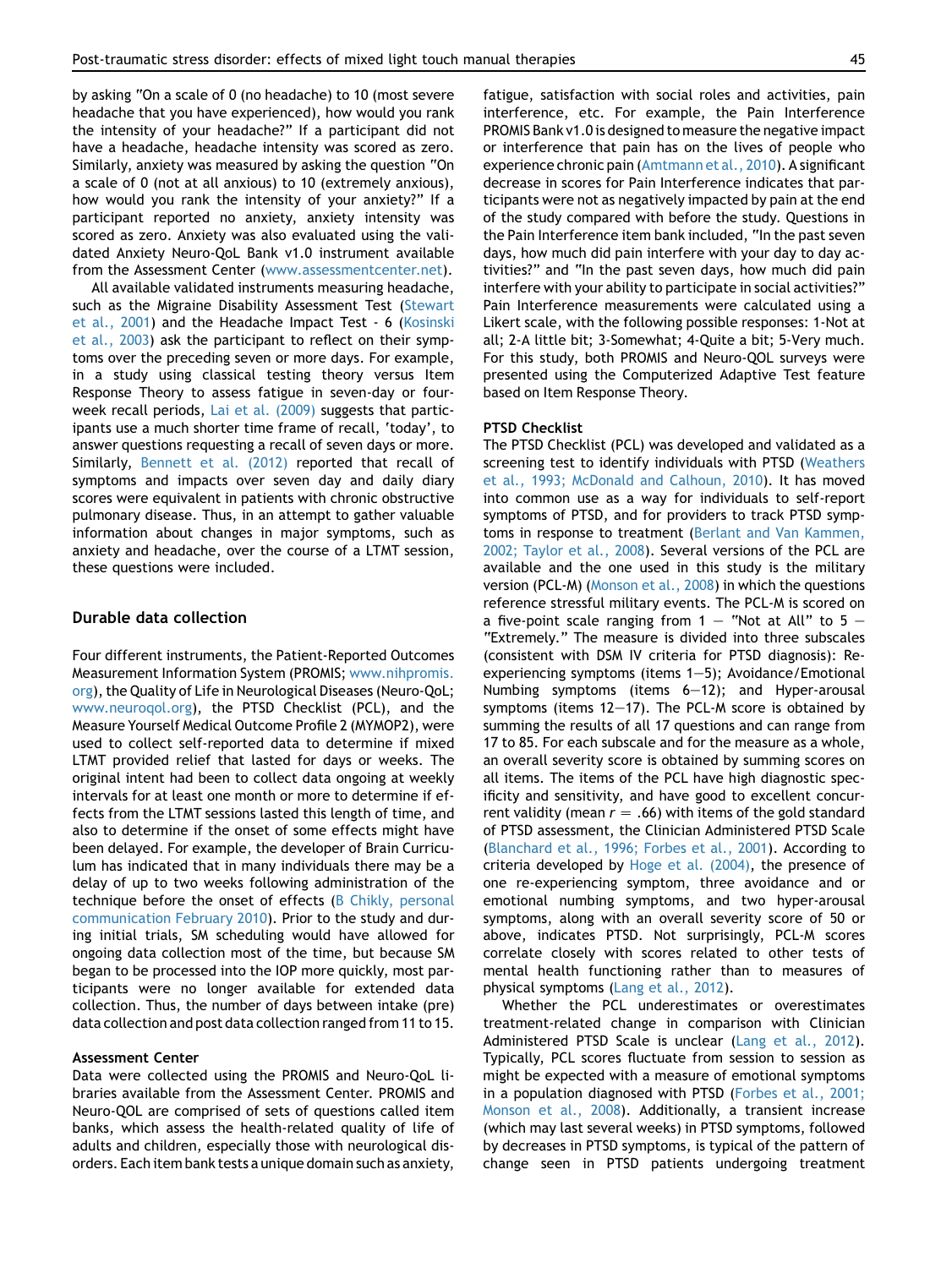<span id="page-4-0"></span>

| Variable Name                                                       | Desirable Direction<br>of Change<br>(Improvement) | Median<br>(IOR)<br>$N = 10$<br>Pre | Median<br>(IOR)<br>$N = 10$<br>Post*** | p-value* | <b>Effect</b> size<br>(Cohen's $d$ ) |
|---------------------------------------------------------------------|---------------------------------------------------|------------------------------------|----------------------------------------|----------|--------------------------------------|
| Anxiety 1 <sup>st</sup> massage                                     | Decrease                                          | 4.5<br>(5.5)                       | 0.5<br>(2.0)                           | 0.016    | 1.27                                 |
| Anxiety 2 <sup>nd</sup> massage                                     | Decrease                                          | 4.5<br>(4.8)                       | 1.0<br>(3.5)                           | 0.008    | 1.26                                 |
| Headache 1 <sup>st</sup> massage                                    | Decrease                                          | 1.5<br>(4.8)                       | 0.0<br>(0.3)                           | 0.031    | 0.82                                 |
| Headache 2 <sup>nd</sup> massage                                    | Decrease                                          | 2.0<br>(4.0)                       | 0.0<br>(2.0)                           | 0.031    | 0.84                                 |
| PCL-M                                                               | Decrease                                          | $64.0**$<br>(11.0)                 | $67.0**$<br>(14.0)                     | 0.013    | 1.21                                 |
| Anxiety<br>Neuro-QoL Bank v1.0                                      | Decrease                                          | 1.4<br>(0.8)                       | 1.2<br>(0.9)                           | 0.109    | 1.19                                 |
| Depression<br>Neuro-OoL Bank v1.0                                   | Decrease                                          | 0.8<br>(0.7)                       | 0.6<br>(0.8)                           | 0.344    | 1.81                                 |
| Emotional & Behavioral Dyscontrol<br>Neuro-OoL Bank v1.0            | Decrease                                          | 1.6<br>(0.9)                       | 2.0<br>(0.6)                           | 1.000    | 0.88                                 |
| Fatigue<br>Neuro-OoL Bank v1.0                                      | Decrease                                          | 0.6<br>(1.3)                       | 0.9<br>(0.9)                           | 0.687    | 0.84                                 |
| Pain Behavior<br>PROMIS Bank v1.0                                   | Decrease                                          | 1.1<br>(0.5)                       | 1.1<br>(0.5)                           | 0.180    | 0.52                                 |
| Pain Interference<br>PROMIS Bank v1.0                               | Decrease                                          | 1.4<br>(0.8)                       | 1.2<br>(1.2)                           | 0.039    | 1.11                                 |
| Sleep Disturbance<br>Neuro-QoL SF v1.0                              | Decrease                                          | 2.0<br>(1.1)                       | 2.0<br>(1.2)                           | 0.508    | 1.31                                 |
| Stigma<br>Neuro-QoL Bank v1.0                                       | Decrease                                          | 0.9<br>(1.0)                       | 1.1<br>(0.8)                           | 0.180    | 0.96                                 |
| Ability to participate in SRA<br>Neuro-QoL Bank v1.0                | Increase                                          | $-1.0$<br>(0.3)                    | $-0.9$<br>(0.5)                        | 1.000    | 1.08                                 |
| <b>Applied Cognition Executive Functions</b><br>Neuro-OoL Bank v1.0 | Increase                                          | $-2.0$<br>(0.4)                    | $-2.0$<br>(0.3)                        | 0.344    | 1.12                                 |
| <b>Applied Cognition General Concerns</b><br>Neuro-OoL Bank v1.0    | Increase                                          | $-1.9$<br>(0.8)                    | $-2.0$<br>(1.0)                        | 1.000    | 1.55                                 |
| Lower Extremity Function-Mobility<br>Neuro-OoL Bank v1.0            | Increase                                          | $-0.4$<br>(1.4)                    | $-0.9$<br>(0.6)                        | 0.180    | 1.26                                 |
| Positive Affect & Wellbeing<br>Neuro-OoL Bank v1.0                  | Increase                                          | $-0.7$<br>(1.3)                    | $-0.6$<br>(1.1)                        | 0.344    | 2.00                                 |
| Satisfaction with SRA<br>Neuro-QoL Bank v1.0                        | Increase                                          | $-1.0$<br>(0.4)                    | $-1.0$<br>(0.6)                        | 0.754    | 1.50                                 |
| <b>Upper Extremity-Fine Motor</b><br>Neuro-QoL Bank v1.0            | Increase                                          | $-0.3$<br>(1.5)                    | $-0.7$<br>(1.4)                        | 0.727    | 0.95                                 |

Figure 3 Results. IQR = Interquartile Range. SRA = Social Roles and Activities. \*Wilcoxon signed rank test (2 tailed), Bold  $= p < 0.05$ . \*\*N  $= 9$ . \*\*\*Within a day or two before the final data were collected, one participant learned that he would not be able to participate in the IOP.

[\(Nishith et al., 2002; Gilliam et al., 2011; Keller et al.,](#page-8-0) [2014](#page-8-0)). A decrease of ten or more points in PCL score indicates a clinically meaningful change [\(Weathers et al.,](#page-9-0) [1993](#page-9-0)).

Initial (pre) PCL-M scores were gathered during the intake process by the IOP personnel and these data were shared with the authors of this study. The second (post) PCL-M score was gathered by the research team several days after the second LTMT session. The PCL-M intake score was unavailable for one participant so  $N = 9$  in these analyses.

#### Measure Yourself Medical Outcome Profile 2

To assess changes in the participants' sense of well-being and in the symptoms and activities that participants deem important, the researchers gathered data using the validated self-reported quality of life instrument MYMOP2 [\(Paterson, 1996\)](#page-8-0). Upon intake into the study and prior to the first LTMT session, participants were instructed to identify the symptom (headaches, back pain, anxiety, depression, etc.) that most bothered them (Symptom 1), a symptom related to the same problem but which was secondary in impact (Symptom 2), an activity made difficult by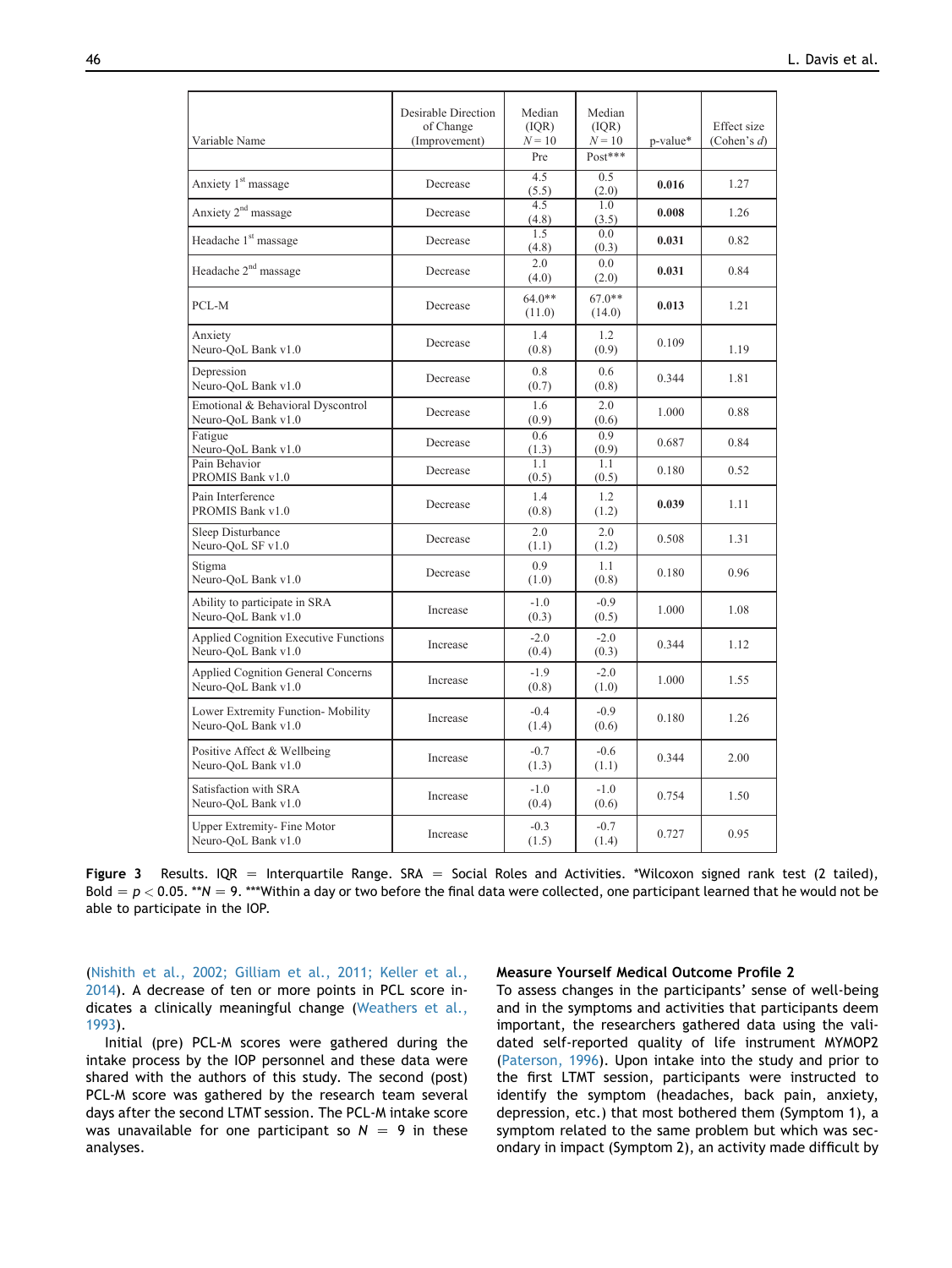the problem causing Symptom 1 (performing their job, working out, being with a lot of people, etc.) and their general feeling of well-being. All questions referenced their feelings over the past seven days. For each symptom, activity or sense of wellbeing, the participant was asked to identify a score on a seven-point Likert scale from 0 (as good as it can be) to 6 (as bad as it can be).

The MYMOP2 test is designed so that a change of at least 1 would be considered meaningful or clinically significant ([Guyatt et al., 1998](#page-8-0); see [http://www.measuringimpact.](http://www.measuringimpact.org/s4-mymop2) [org/s4-mymop2](http://www.measuringimpact.org/s4-mymop2)) with a decrease in the score of symptom, activity or wellbeing considered an improvement. Results are presented as the change in score (pre - post) for each variable. In addition to scores for each variable, the change in MYMOP2 profile score is also presented. The MYMOP2 profile score is the average of the summed variable scores for each individual. Mean or median scores for the sample population scores were not calculated since a meaningful aggregate value for a population would require a sample approaching at least 50 individuals ([http://www.](http://www.measuringimpact.org/s4-mymop2) [measuringimpact.org/s4-mymop2\)](http://www.measuringimpact.org/s4-mymop2).

#### Statistical analyses

The statistical packages SPSS and Minitab as well as commands in Microsoft Excel were used to generate descriptive statistics for the data gathered in the pilot study. Comparisons of data were made using the nonparametric Wilcoxon Signed Rank Test (WSRT) because the sample size was too small to assume they were normally distributed. A two-tailed test was used due to not knowing how participants would respond (e.g. headache symptoms worse or improved) and in order to provide a higher threshold for significance. Effect size for each variable was determined by calculating for Cohen's d ([Cohen, 1988\)](#page-7-0).

## Results

#### Qualitative observations

During intake and the preliminary data collection, participants typically seemed agitated, fidgety and hyper-alert as did many of their peers beginning the program at the IOP. During the LTMT sessions, participants appeared to relax with their eyes closed and their breathing falling into a slower steady rhythm. Many appeared to fall asleep for most of the LTMT sessions. Following the post-intervention survey, participants often offered unsolicited remarks that they felt very relaxed and in many cases, that the reduction in symptom intensity was profound. For example, one participant said, "I feel normal and I haven't felt like a normal person in years."

## Quantitative results

#### Immediate effects

WSRT of data collected before (pre) and after (post) each LTMT session indicated that both headache and anxiety were significantly reduced (each p-value  $<$  0.04) with a large effect size (see [Fig. 3\)](#page-4-0). This indicates that immediate effects from the LTMT sessions included a reduction in head pain and a decrease in anxiety.

#### Assessment Center

Data collected using the Assessment Center to measure longer-term effects of the LTMT session indicate that Pain Interference was significantly decreased ( $p = 0.039$ ) with a large effect size in the direction of improvement several days after the second LTMT session (see [Fig. 3\)](#page-4-0). None of the other comparisons using the Assessment Center yielded significant results in either a positive or negative direction (see [Fig. 3](#page-4-0)). Comparisons of 14 out of 15 variables had a large effect size and the pre  $-$  post changes in eight of these variables were in the direction of improvement (Anxiety, Depression, Pain Interference, Ability to Participate in Social Roles and Activities, Positive Affect and Wellbeing) or unchanged (Sleep Disturbance, Applied Cognition Executive Functions, and Satisfaction with Social Roles and Activities). The changes pre  $-$  post in six variables (Emotional and Behavioral Dyscontrol, Fatigue, Stigma, Applied Cognition General Concerns, and Upper and Lower Extremity Mobility) were not in the desired direction.

## PCL-M

Median PCL-M survey scores significantly increased  $(p = 0.013)$  (see [Fig. 3\)](#page-4-0). Changes in PCL-M scores for individuals were  $(-1, 2, 3, 3, 6, 10, 12, 14, 20)$ . The change in PCL-M was very small (ranging from  $-1$  to 3) for four participants and if the reliable change index of PCL-M scores is bidirectional, this very small change is unlikely to be clinically meaningful. For four other participants, the change in score ranged from 10 to 20, which may indicate a clinically meaningful change in these participants. The remaining participant's score increased by 6, which may indicate an increase in PTSD symptoms, but which is not clinically meaningful.

#### MYMOP2

Nine out of ten participants experienced improvement in at least one variable that they considered to be the most affected by their problems (e.g. symptom one, symptom two, wellbeing or an activity). Three participants experienced change in two areas. Only two participants improved in three of the four measures. None of the participants showed improvement on all four measures. Four participants experienced improvements in one or more variables, but no worsening in any variable. One participant experienced worsening in more than one area and no improvements.

## **Conclusions**

This pilot study investigated the effects of mixed LTMT on SM with PTSD and an injury to the head. The results from this pilot study suggest that mixed LTMT are helpful in reducing pain interference, headache and anxiety in the targeted population, as self-reported by participants, and indicates that LTMT may be a non-pharmacological intervention for these problems. Further investigations into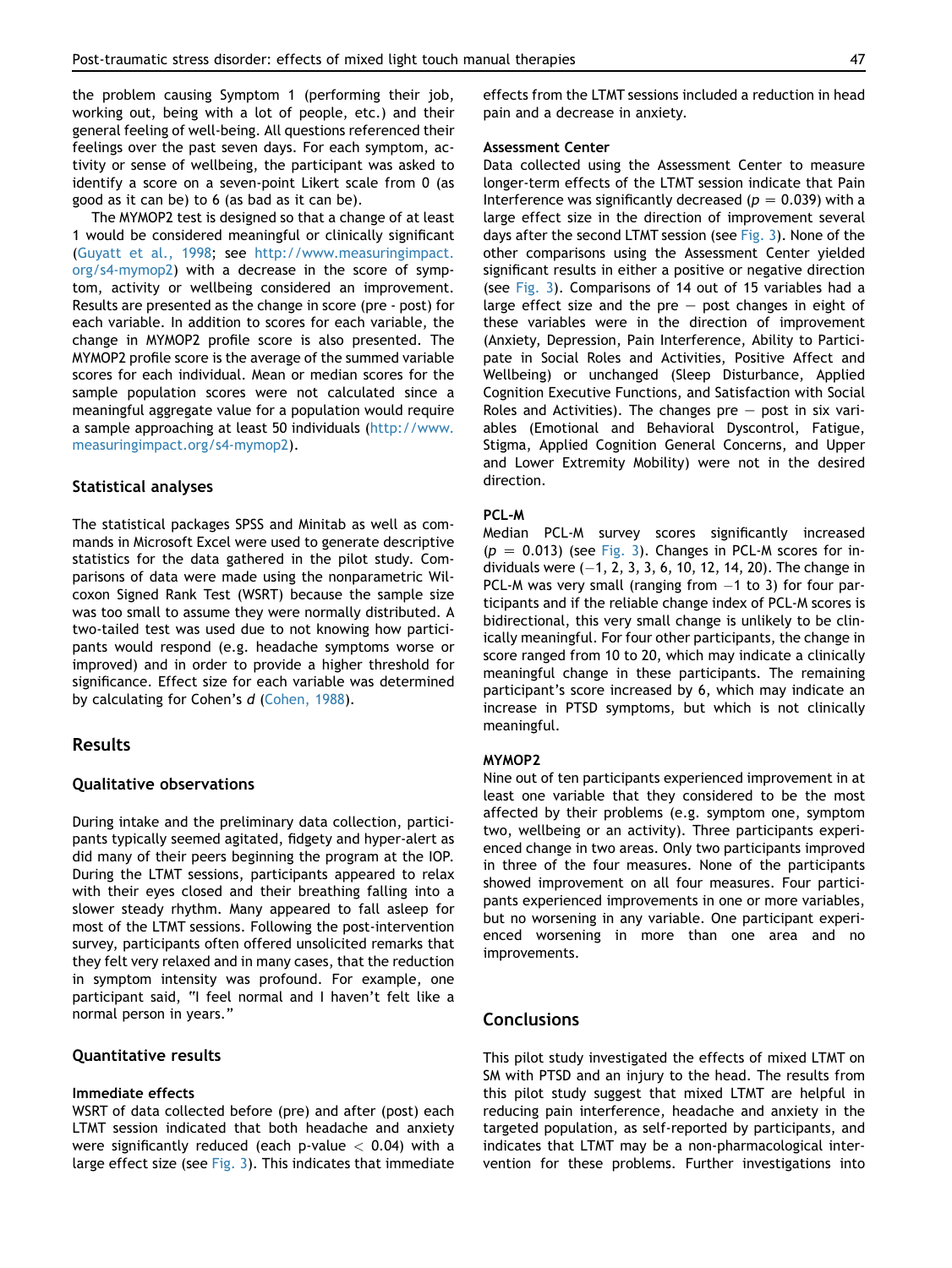mixed LTMT such as Craniosacral Therapy and Brain Curriculum are warranted by these results.

#### Limitations

#### Sample size

While the resulting sample population ( $N = 10$ ) was small, it exceeded the minimum of nine participants we had determined was necessary to detect a change in immediate effects on both headache and anxiety. Sample size was limited by scheduling constraints at the IOP. Future studies of durable effects should include a larger sample size.

#### Diagnoses

While it is possible that the diagnoses listed in participants' medical charts were inaccurate, headache symptoms were confirmed by participants' responses during data collection. TBI and headaches were relatively common diagnoses among SM being treated at the IOP. Exposure to an injury to the head that could have caused a TBI were reported by the participants during study screening. It was not possible to further confirm diagnoses due to lack of resources for this pilot study.

#### Control group

Due to limitations in personnel, scheduling, and physical space constraints at the IOP, we were unable to include a control group in this pilot study. Thus, our focus was on determining if there was an effect from mixed LTMT comparing data gathered after the intervention (post) as compared with baseline (pre) data. Future studies should control for exposure to the intervention by providing a sham intervention, wait-list control, or an opportunity for the participants to take a nap on the massage table in the presence of the therapist who is not touching the participant. Inclusion of a group where a standardized intervention protocol is provided could yield important information, although in a clinical setting it is likely that Craniosacral Therapy and Brain Curriculum will be customized for each patient as it was in this study. Additional LTMT therapists should be used to control for effects arising from the use of one individual providing the intervention.

#### Self-reported data

Due to limitations in resources and personnel availability, all data used in this study were self-reported. A comprehensive analysis of the advantages and disadvantages of self-reported data is beyond the scope of this article and the reader is directed to a discussion of patient-reported outcomes by [Cella et al. \(2012\).](#page-7-0) Future studies should aim also to collect directly measured data.

#### Durability of the effect

Personnel and scheduling constraints also impacted the duration of the pilot study, with the final observation collected only four days following the second LTMT session. Anecdotal evidence suggests that the full benefits of these types of LTMT may not manifest for at least two weeks following treatment ([B Chikly, personal communication](#page-7-0) [February 2010](#page-7-0)). In addition, PTSD symptom exacerbation is not uncommon at the beginning of a treatment program

[\(Nishith et al., 2002; Gilliam et al., 2011; Keller et al.,](#page-8-0) [2014](#page-8-0)), which was the situation for all of the participants in the pilot study, none of whom had yet begun the IOP. It is unknown whether other symptoms, such as headache, might be exacerbated at the beginning of a treatment program. Similarly, data from several variables in the Assessment Center that changed in an undesirable direction may be indicative of symptom exacerbation due to the start of a treatment program. For example, participants may have experienced the full extent of their fatigue upon finally relaxing after having been traumatized in combat situations. Also, participants might have felt more stigmatized when they admitted that their problems were bad enough to cause them to seek help at the IOP. Because of these limitations, the durability of the effects cannot be fully gauged from this pilot study and future studies should include an extended period for data collection to gauge durability. Future studies should also include instruments designed to collect long-term data on headache persistence and other symptoms.

#### Potential mechanism

While it cannot be determined in this pilot study by what mechanism mixed LTMT might alleviate headaches or anxiety symptoms or impact how pain affects a person, there is suggestive literature. Several authors have hypothesized that changes in cell shape and cytoskeleton may underlie the effects of cranial manipulation including LTMT (see [Chaitow, 2005; Swanson, 2013](#page-7-0) for reviews) with effects on cell function mediated through mechanotransduction ([Chen](#page-7-0) [and Ingber, 1999](#page-7-0)).

The diversity of neuronal cell types and the presence of specialized microdomains within neurons, such as axons, dendrites and dendritic spines [\(Steward et al., 1988](#page-8-0)), might provide a rich canvas for LTMT-mediated cytoskeletal changes to be expressed in the brain. Several studies have shown that dendritic spines, a postsynaptic structure in some brain neurons, undergo changes in shape and that these shape changes may be correlated with changes in neuronal function such as learning or memory ([Crick, 1982;](#page-7-0) [Segal, 2005](#page-7-0)). Postsynaptic areas seem to be particularly well designed for regulation via cytoskeletal changes because they are apparently serviced by an active RNA transport system ([Davis et al., 1987](#page-7-0)) and may be able to regulate protein synthesis autonomously in the local intracellular environment ([Davis et al., 1992\)](#page-7-0). Taken together, these findings suggest that transient changes in neuronal shape, perhaps caused by LTMT, may cause long-term changes in the central nervous system, which in turn may affect headache, anxiety or other physiological processes.

## Future directions

To investigate further the effects of mixed LTMT on headache, anxiety and other problems, it would be important to repeat this study in a larger population with appropriate controls. Additional LTMT sessions might help to evaluate the robustness of the effect and explore the dose $-$ response relationship. The durability of the effects would be easier to assess with a longer period of data collection. This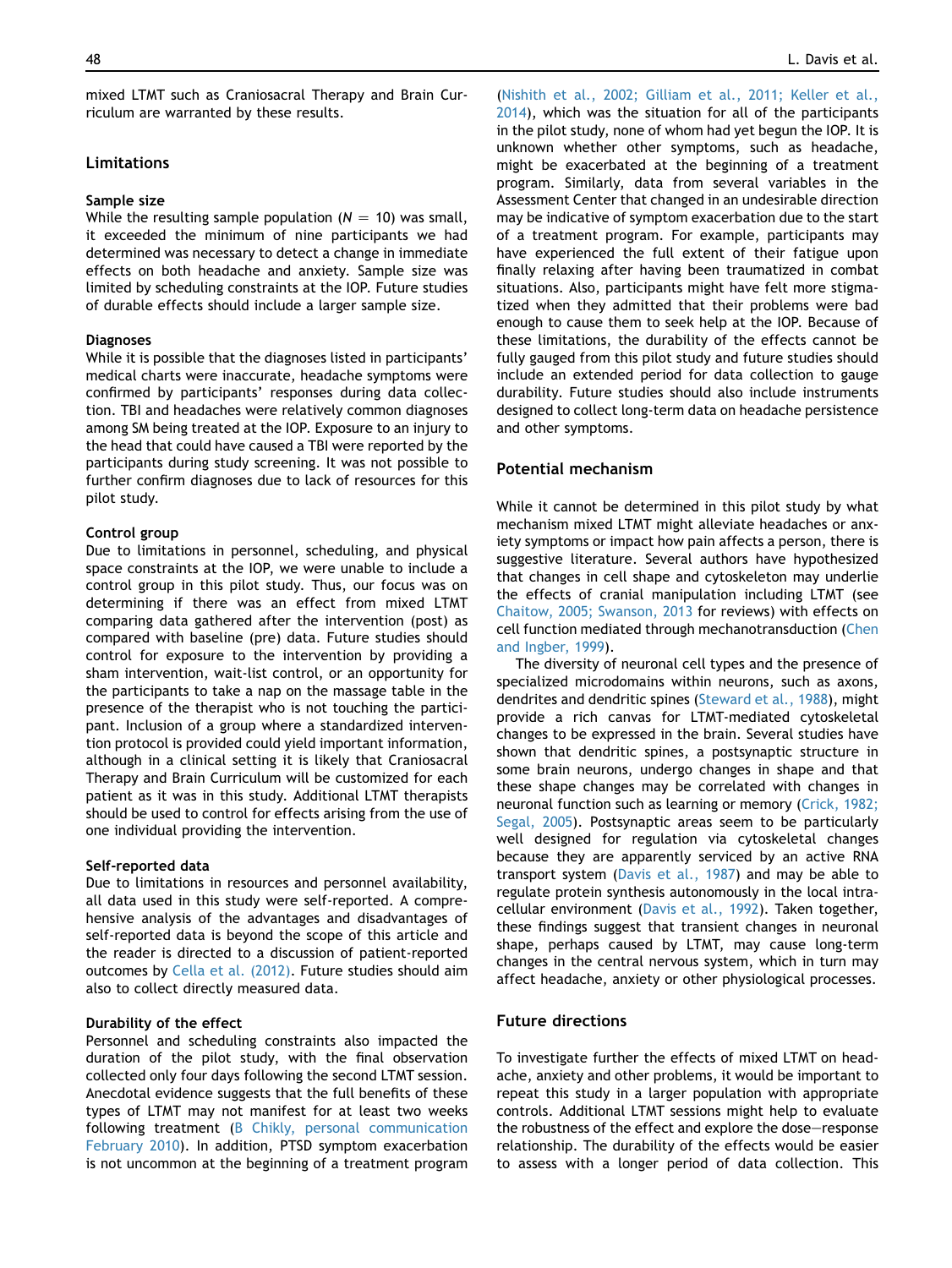<span id="page-7-0"></span>information could establish LTMT as an effective nonpharmacological treatment for headache, anxiety, and other problems.

Identifying the substrate/s by which light scalp pressures, a hallmark of LTMT such as Craniosacral Therapy and Brain Curriculum, may affect physiology would be important to optimize clinical treatment. The use of functional medical imaging to observe neuronal metabolism immediately after LTMT could elucidate the mechanism by which LTMT can affect brain tissue in situ and the ways in which LTMT affects neuronal function. Changes in brain connectivity could be revealed by diffusion tensor imaging after LTMT. Alterations in neuronal cytoskeleton after LTMT could be examined in appropriate animal models. Taken together, future studies could point the way towards safe and effective therapies for problems that are inadequately managed by current medical therapies and may also reveal fundamental biological processes active in a variety of systems.

## Role of the funding source

There was no funding for this study.

## Conflict of interest

The authors declare that there are no conflicts of interest.

## Acknowledgments

Thank you to the staff of the IOP for sharing the baseline PCL-M data, Allwyn Evans for help with screening, Drs. Matt Hayat and Larry Lesser for help with statistical analyses, and to Drs. Matt Hayat and Edith Walsh for discussions on experimental design early in the development of this study.

The views expressed in this document are those of the authors and do not reflect the official policy of William Beaumont Army Medical Center, the Department of the Army, or the United States Government.

## **References**

- Amtmann, D., Cook, K.F., Jensen, M.P., Chen, W.-H., Choi, S., Revicki, D., Cella, D., Rothrock, N., Keefe, F., Callahan, L., Lai, J.-S., 2010. Development of a PROMIS item bank to measure pain interference. Pain 150, 173-182. [http:](http://dx.doi.org/10.1016/j.pain.2010.04.025) [//dx.doi.org/10.1016/j.pain.2010.04.025](http://dx.doi.org/10.1016/j.pain.2010.04.025).
- [Arnadottir, T.S., Sigurdardottir, A.K., 2013. Is craniosacral therapy](http://refhub.elsevier.com/S1360-8592(15)00060-1/sref2) [effective for migraine? Tested with HIT-6 Questionnaire. Com](http://refhub.elsevier.com/S1360-8592(15)00060-1/sref2)[plement. Ther. Clin. Pract. 19, 11](http://refhub.elsevier.com/S1360-8592(15)00060-1/sref2)-[14](http://refhub.elsevier.com/S1360-8592(15)00060-1/sref2).
- [Bennett, A., Amtmann, D., Diehr, P., Patrick, D.L., 2012. Seven-day](http://refhub.elsevier.com/S1360-8592(15)00060-1/sref3) [recall of COPD symptoms and impacts is most similar to the](http://refhub.elsevier.com/S1360-8592(15)00060-1/sref3) [average of repeated 24-hour recall. Value Health 15, 466](http://refhub.elsevier.com/S1360-8592(15)00060-1/sref3)-[474.](http://refhub.elsevier.com/S1360-8592(15)00060-1/sref3)
- [Berlant, J., van Kammen, D.P., 2002. Open-label topiramate as a](http://refhub.elsevier.com/S1360-8592(15)00060-1/sref4) [primary or adjunctive therapy in chronic civilian posttraumatic](http://refhub.elsevier.com/S1360-8592(15)00060-1/sref4) [stress disorder: a preliminary report. Am. J. Clin. Psychiatry 63,](http://refhub.elsevier.com/S1360-8592(15)00060-1/sref4)  $15 - 20.$  $15 - 20.$  $15 - 20.$
- [Blanchard, E.B., Jones-Alexander, J., Buckley, T.C., Forneris, C.A.,](http://refhub.elsevier.com/S1360-8592(15)00060-1/sref5) [1996. Psychometric properties of the PTSD checklist \(PCL\).](http://refhub.elsevier.com/S1360-8592(15)00060-1/sref5) [Behav. Res. Ther. 34, 669](http://refhub.elsevier.com/S1360-8592(15)00060-1/sref5)-[673.](http://refhub.elsevier.com/S1360-8592(15)00060-1/sref5)
- [Cella, D., Hahn, E.A., Jensen, S.E., Butt, Z., Nowinski, C.J.,](http://refhub.elsevier.com/S1360-8592(15)00060-1/sref6) [Rothrock, N., 2012. Methodological Issues in the Selection,](http://refhub.elsevier.com/S1360-8592(15)00060-1/sref6) [Administration, and Use of Patient-Reported Outcomes in Per](http://refhub.elsevier.com/S1360-8592(15)00060-1/sref6)[formance Measurement in Health Care Settings: Commissioned](http://refhub.elsevier.com/S1360-8592(15)00060-1/sref6) [Paper #1. National Quality Forum, Washington, DC](http://refhub.elsevier.com/S1360-8592(15)00060-1/sref6).
- Chaibi, A., Tuchin, P.J., Russell, M.B., 2011. Manual therapies for migraine: a systematic review. J. Headache Pain 12, 127-133. <http://dx.doi.org/10.1007/s10194-011-0296-6>.
- [Chaitow, L., 2005. Cranial Manipulation: Theory and Practice:](http://refhub.elsevier.com/S1360-8592(15)00060-1/sref8) [Osseous and Soft Tissue Approaches, second ed. Elsevier](http://refhub.elsevier.com/S1360-8592(15)00060-1/sref8) [Churchill Livingstone, Edinburgh](http://refhub.elsevier.com/S1360-8592(15)00060-1/sref8).
- [Channell, M.K., Mueller, L.L., Hahn, R., 2009. Management of](http://refhub.elsevier.com/S1360-8592(15)00060-1/sref9) [chronic posttraumatic headache: a multidisciplinary approach.](http://refhub.elsevier.com/S1360-8592(15)00060-1/sref9) [J. Am. Osteopath. Assoc. 109, 509](http://refhub.elsevier.com/S1360-8592(15)00060-1/sref9)-[513.](http://refhub.elsevier.com/S1360-8592(15)00060-1/sref9)
- [Chen, C.S., Ingber, D.E., 1999. Tensegrity and mechanoregulation:](http://refhub.elsevier.com/S1360-8592(15)00060-1/sref10) [from skeleton to cytoskeleton. Osteoarthr. Cartil. 7, 81](http://refhub.elsevier.com/S1360-8592(15)00060-1/sref10)-[94](http://refhub.elsevier.com/S1360-8592(15)00060-1/sref10).
- [Chikly, B., 2004. Brain Tissue, Nuclei, Fluid and Autonomic](http://refhub.elsevier.com/S1360-8592(15)00060-1/sref11) [Nervous System \(B1\) Study Guide. Chikly Health Institute,](http://refhub.elsevier.com/S1360-8592(15)00060-1/sref11) [Scottsdale, AZ](http://refhub.elsevier.com/S1360-8592(15)00060-1/sref11).
- [Chikly, B., 2007a. Brain Tissue, Nuclei, Fluid and Reticular](http://refhub.elsevier.com/S1360-8592(15)00060-1/sref12) [Alarm System \(B2\) Study Guide. Chikly Health Institute,](http://refhub.elsevier.com/S1360-8592(15)00060-1/sref12) [Scottsdale, AZ](http://refhub.elsevier.com/S1360-8592(15)00060-1/sref12).
- [Chikly, B., 2007b. Brain Tissue, Nuclei, Fluid and Peripheral Nervous](http://refhub.elsevier.com/S1360-8592(15)00060-1/sref13) [System \(B3\) Study Guide. Chikly Health Institute, Scottsdale, AZ.](http://refhub.elsevier.com/S1360-8592(15)00060-1/sref13)
- Chikly, B., 2010. Personal communication by telephone. February.
- [Cohen, J., 1988. Statistical Power Analysis for the Behavioral Sci](http://refhub.elsevier.com/S1360-8592(15)00060-1/sref14)[ences, second ed. Lawrence Erlbaum, Hillsdale, NJ](http://refhub.elsevier.com/S1360-8592(15)00060-1/sref14).
- [Crick, F., 1982. Do dendritic spines twitch? Trends Neurosci. 5,](http://refhub.elsevier.com/S1360-8592(15)00060-1/sref15)  $44 - 46.$  $44 - 46.$  $44 - 46.$
- Davis, L., Banker, G.A., Steward, O., 1987. Selective dendritic transport of RNA in hippocampal neurons in culture. Nature 330, 477e479. [http://dx.doi.org/10.1038/330477a0.](http://dx.doi.org/10.1038/330477a0)
- [Davis, L., Dou, P., DeWit, M., Kater, S.B., 1992. Protein synthesis](http://refhub.elsevier.com/S1360-8592(15)00060-1/sref17) [within neuronal growth cones. J. Neurosci. 12, 4867](http://refhub.elsevier.com/S1360-8592(15)00060-1/sref17)-[4877](http://refhub.elsevier.com/S1360-8592(15)00060-1/sref17).
- Defense and Veterans Brain Injury Center (DVBIC), 2014. DoD Numbers for Traumatic Brain Injury, Worldwide Totals. Accessed at: [http://dvbic.dcoe.mil/sites/default/files/uploads/dod-tbi](http://dvbic.dcoe.mil/sites/default/files/uploads/dod-tbi-worldwide-2000-2013-Q3-as-of-05%20Nov-2013.pdf)[worldwide-2000-2013-Q3-as-of-05%20Nov-2013.pdf](http://dvbic.dcoe.mil/sites/default/files/uploads/dod-tbi-worldwide-2000-2013-Q3-as-of-05%20Nov-2013.pdf). February 12, 2014.
- [Faul, M., Xu, L., Wald, M.M., Coronado, V.G., 2010. Traumatic](http://refhub.elsevier.com/S1360-8592(15)00060-1/sref19) [Brain Injury in the United States: Emergency Department Visits,](http://refhub.elsevier.com/S1360-8592(15)00060-1/sref19) [Hospitalizations, and Deaths. Centers for Disease Control and](http://refhub.elsevier.com/S1360-8592(15)00060-1/sref19) [Prevention, National Center for Injury Prevention and Control,](http://refhub.elsevier.com/S1360-8592(15)00060-1/sref19) [Atlanta \(GA\)](http://refhub.elsevier.com/S1360-8592(15)00060-1/sref19).
- Finkel, A.G., Yerry, J., Scher, A., Choi, Y.S., 2012. Headaches in soldiers with mild traumatic brain injury: findings and phenomenologic descriptions. Headache: J. Head Face Pain 52, 957-965. [http://dx.doi.org/10.1111/j.1526-4610.2012.02167.x.](http://dx.doi.org/10.1111/j.1526-4610.2012.02167.x)
- Fischer, H., 2013. U.S. Military Casualty Statistics: Operation New Dawn, Operation Iraqi Freedom, and Operation Enduring Freedom. CRS Report for Congress February 5, 2013 (accessed February 12, 2014). [http://www.fas.org/sgp/crs/natsec/](http://www.fas.org/sgp/crs/natsec/RS22452.pdf) [RS22452.pdf](http://www.fas.org/sgp/crs/natsec/RS22452.pdf).
- [Forbes, D., Creamer, M., Biddle, D., 2001. The validity of the PTSD](http://refhub.elsevier.com/S1360-8592(15)00060-1/sref22) [checklist as a measure of symptomatic change in combat](http://refhub.elsevier.com/S1360-8592(15)00060-1/sref22)[related PTSD. Behav. Res. Ther. 39, 977](http://refhub.elsevier.com/S1360-8592(15)00060-1/sref22)-[986.](http://refhub.elsevier.com/S1360-8592(15)00060-1/sref22)
- Gallagher, R.M., Kunkel, R., 2003. Migraine medication attributes important for patient compliance: concerns about side effects may delay treatment. Headache: J. Head Face Pain 43, 36-43. <http://dx.doi.org/10.1046/j.1526-4610.2003.03006.x>.
- [Gilliam, S., Kuberka, J., Thomas, V., Fu, J., 2011. The Restoration](http://refhub.elsevier.com/S1360-8592(15)00060-1/sref24) [and Resilience Program: an Intensive PTSD Treatment Program](http://refhub.elsevier.com/S1360-8592(15)00060-1/sref24) [\(Presented at William Beaumont Army Medical Center's Annual](http://refhub.elsevier.com/S1360-8592(15)00060-1/sref24) [Research Day, Fort Bliss, TX\).](http://refhub.elsevier.com/S1360-8592(15)00060-1/sref24)
- [Goadsby, P.J., Lipton, R.B., Ferrari, M.D., 2002. Migraine](http://refhub.elsevier.com/S1360-8592(15)00060-1/sref25) [current](http://refhub.elsevier.com/S1360-8592(15)00060-1/sref25) [understanding and treatment. N. Engl. J. Med. 346, 257](http://refhub.elsevier.com/S1360-8592(15)00060-1/sref25)-[270.](http://refhub.elsevier.com/S1360-8592(15)00060-1/sref25)
- [Greenman, P.E., 1991. Craniosacral Manipulation in Persons with](http://refhub.elsevier.com/S1360-8592(15)00060-1/sref26) [Traumatic Brain Injury \(Presentation to Symposium on](http://refhub.elsevier.com/S1360-8592(15)00060-1/sref26)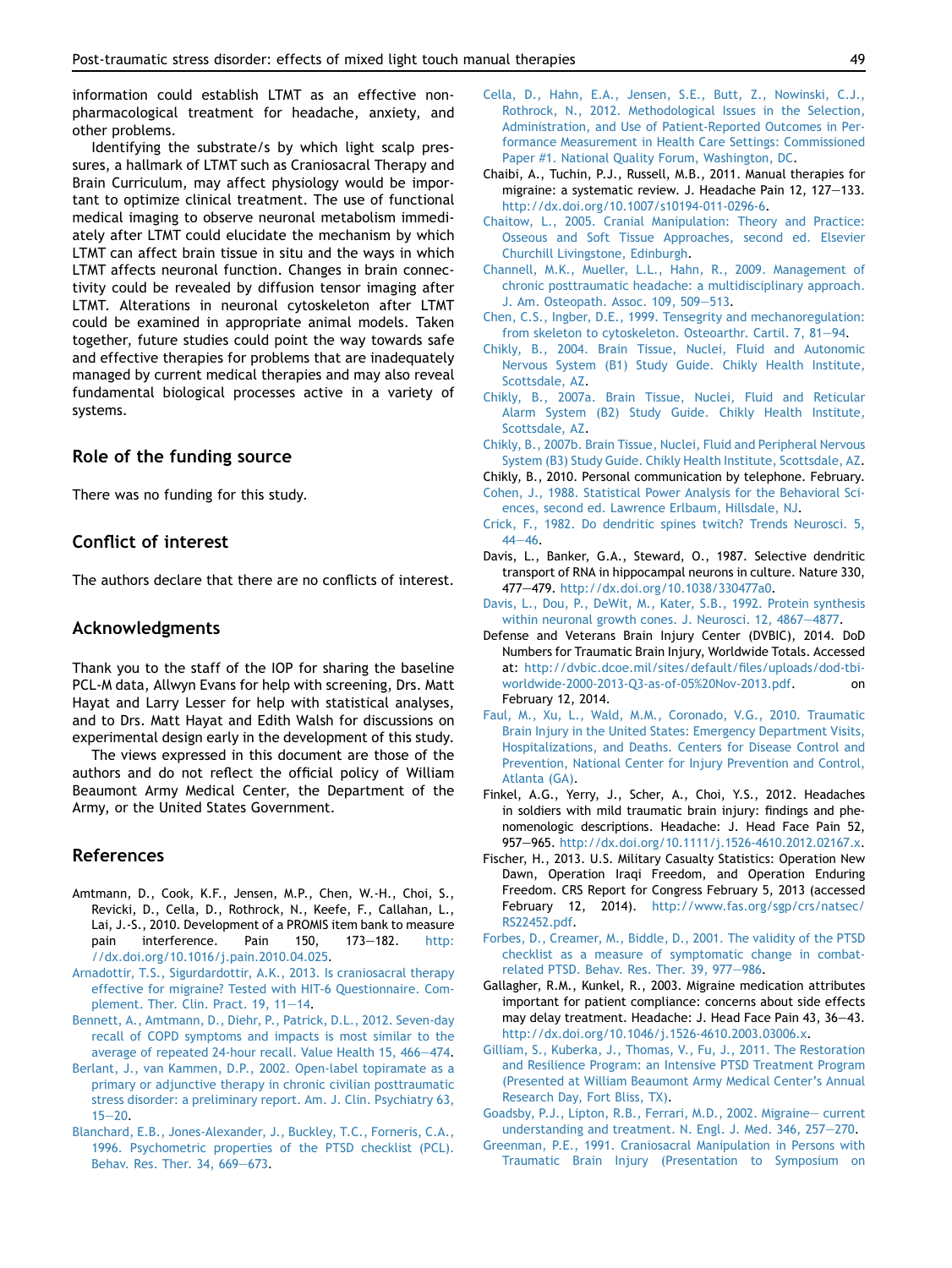<span id="page-8-0"></span>[Rehabilitation of Traumatic Brain Injury Patients, Kellog Center,](http://refhub.elsevier.com/S1360-8592(15)00060-1/sref26) [East Lansing, MI February\).](http://refhub.elsevier.com/S1360-8592(15)00060-1/sref26)

- [Guyatt, G.H., Juniper, E.F., Walter, S., Griffith, L.E.,](http://refhub.elsevier.com/S1360-8592(15)00060-1/sref27) [Goldstein, R.S., 1998. Interpreting treatment effects in rando](http://refhub.elsevier.com/S1360-8592(15)00060-1/sref27)[mised trials. BMJ 316, 690](http://refhub.elsevier.com/S1360-8592(15)00060-1/sref27)-[693.](http://refhub.elsevier.com/S1360-8592(15)00060-1/sref27)
- [Hernandez-Reif, M., Dieter, J., Field, T., Swerdlow, B., Diego, M.,](http://refhub.elsevier.com/S1360-8592(15)00060-1/sref28) [1998. Migraine headaches are reduced by massage therapy. Int.](http://refhub.elsevier.com/S1360-8592(15)00060-1/sref28) [J. Neurosci. 96, 1](http://refhub.elsevier.com/S1360-8592(15)00060-1/sref28)-[11](http://refhub.elsevier.com/S1360-8592(15)00060-1/sref28).
- [Hoge, C.W., Castro, C.A., Messer, S.C., McGurk, D., Cotting, D.I.,](http://refhub.elsevier.com/S1360-8592(15)00060-1/sref29) [Koffman, R.L., 2004. Combat duty in Iraq and Afghanistan,](http://refhub.elsevier.com/S1360-8592(15)00060-1/sref29) [mental health problems, and barriers to care. N. Engl. J. Med.](http://refhub.elsevier.com/S1360-8592(15)00060-1/sref29)  $351.13 - 22.$  $351.13 - 22.$  $351.13 - 22.$
- [Hoge, C.W., McGurk, D., Thomas, J.L., Cox, A.L., Engel, C.C.,](http://refhub.elsevier.com/S1360-8592(15)00060-1/sref30) [Castro, C.A., 2008. Mild traumatic brain injury in U.S. soldiers](http://refhub.elsevier.com/S1360-8592(15)00060-1/sref30) [returning from Iraq. N. Engl. J. Med. 358, 453](http://refhub.elsevier.com/S1360-8592(15)00060-1/sref30)-[463.](http://refhub.elsevier.com/S1360-8592(15)00060-1/sref30)
- [Iverson, G.L., 2005. Outcome from mild traumatic brain injury.](http://refhub.elsevier.com/S1360-8592(15)00060-1/sref31) [Curr. Opin. Psychiatry 18, 301](http://refhub.elsevier.com/S1360-8592(15)00060-1/sref31)-[317](http://refhub.elsevier.com/S1360-8592(15)00060-1/sref31).
- Jackman, R., 2007. Presentation at army medical center paves way for future collaborations. In: Jackman, R. (Ed.), Upledger Update Spring: 4. Accessed at: [http://www.upledger.com/](http://www.upledger.com/newsletters/UPDSP07.pdf) [newsletters/UPDSP07.pdf](http://www.upledger.com/newsletters/UPDSP07.pdf). on May 18, 2014.
- Jensen, O., Nielsen, F., Vosmar, L., 1990. An open study comparing manual therapy with the use of cold packs in the treatment of post-traumatic headache. Cephalalgia 10, 241-250. [http:](http://dx.doi.org/10.1046/j.1468-2982.1990.1005241.x) [//dx.doi.org/10.1046/j.1468-2982.1990.1005241.x.](http://dx.doi.org/10.1046/j.1468-2982.1990.1005241.x)
- Keller, S.M., Feeny, N.C., Zoellner, L.A., 2014. Depression sudden gains and transient depression spikes during treatment for PTSD. J. Consult. Clin. Psychol. 82, 102-111. [http:](http://dx.doi.org/10.1037/a0035286) [//dx.doi.org/10.1037/a0035286.](http://dx.doi.org/10.1037/a0035286)
- Kennedy, A., 2011. Massage can be effective for tension headaches. In: American Massage Therapy Approved Position Statements. Accessed at: [http://www.amtamassage.org/approved\\_](http://www.amtamassage.org/approved_position_statements/Massage-Can-Be-Effective-for-Tension-Headaches.html) [position\\_statements/Massage-Can-Be-Effective-for-Tension-](http://www.amtamassage.org/approved_position_statements/Massage-Can-Be-Effective-for-Tension-Headaches.html)[Headaches.html.](http://www.amtamassage.org/approved_position_statements/Massage-Can-Be-Effective-for-Tension-Headaches.html) on March 5, 2014.
- [Kessler, R.C., Chiu, W.T., Demler, O., Walters, E.E., 2005. Preva](http://refhub.elsevier.com/S1360-8592(15)00060-1/sref36)[lence, severity, and comorbidity of twelve-month DSM-IV dis](http://refhub.elsevier.com/S1360-8592(15)00060-1/sref36)[orders in the National Comorbidity Survey Replication \(NCS-R\).](http://refhub.elsevier.com/S1360-8592(15)00060-1/sref36) [Arch. General Psychiatry 62, 617](http://refhub.elsevier.com/S1360-8592(15)00060-1/sref36)-[627](http://refhub.elsevier.com/S1360-8592(15)00060-1/sref36).
- [Kosinski, M., Bayliss, M.S., Bjorner, J.B., Ware Jr., J.E.,](http://refhub.elsevier.com/S1360-8592(15)00060-1/sref37) Garber, W.H., Batenhorst, A., Cady, R., Dahlöf, C.G., [Dowson, A., Tepper, S., 2003. A six-item short-form survey for](http://refhub.elsevier.com/S1360-8592(15)00060-1/sref37) [measuring headache impact: the HIT-6. Qual. Life Res. 12,](http://refhub.elsevier.com/S1360-8592(15)00060-1/sref37)  $963 - 974.$  $963 - 974.$  $963 - 974.$
- [Kozminski, M., Kozminski, T., 2009. OMT as an adjunct therapy for](http://refhub.elsevier.com/S1360-8592(15)00060-1/sref38) [post-traumatic headache in US soldiers: a case series. Am.](http://refhub.elsevier.com/S1360-8592(15)00060-1/sref38) [Acad. Osteopat. J. 19, 23](http://refhub.elsevier.com/S1360-8592(15)00060-1/sref38)-[24](http://refhub.elsevier.com/S1360-8592(15)00060-1/sref38).
- [Lai, J.S., Cook, K., Stone, A., Beaumont, J., Cella, D., 2009.](http://refhub.elsevier.com/S1360-8592(15)00060-1/sref39) [Classical test theory and item response theory/Rasch](http://refhub.elsevier.com/S1360-8592(15)00060-1/sref39) [model to assess differences between patient-reported fatigue](http://refhub.elsevier.com/S1360-8592(15)00060-1/sref39) [using 7-day and 4-week recall periods. J. Clin. Epidemiol. 62,](http://refhub.elsevier.com/S1360-8592(15)00060-1/sref39) [991](http://refhub.elsevier.com/S1360-8592(15)00060-1/sref39)-[997.](http://refhub.elsevier.com/S1360-8592(15)00060-1/sref39)
- [Lang, A.J., Wilkins, K., Roy-Byrne, P.P., Golinelli, D., Chavira, D.,](http://refhub.elsevier.com/S1360-8592(15)00060-1/sref40) [Sherbourne, C., Rose, R.D., Bystritsky, A., Sullivan, G.,](http://refhub.elsevier.com/S1360-8592(15)00060-1/sref40) [Craske, M.G., Stein, M.B., 2012. Abbreviated PTSD checklist](http://refhub.elsevier.com/S1360-8592(15)00060-1/sref40) [\(PCL\) as a guide to clinical response. General Hosp. Psychiatry](http://refhub.elsevier.com/S1360-8592(15)00060-1/sref40)  $34.332 - 338.$  $34.332 - 338.$  $34.332 - 338.$
- [Lawler, S.P., Cameron, L.D., 2006. A randomized, controlled trial](http://refhub.elsevier.com/S1360-8592(15)00060-1/sref41) [of massage therapy as a treatment for migraine. Ann. Behav.](http://refhub.elsevier.com/S1360-8592(15)00060-1/sref41) [Med. 32, 50](http://refhub.elsevier.com/S1360-8592(15)00060-1/sref41)-[59](http://refhub.elsevier.com/S1360-8592(15)00060-1/sref41).
- [Lew, H.L., Lin, P.H., Fuh, J.L., Wang, S.J., Clark, D.J.,](http://refhub.elsevier.com/S1360-8592(15)00060-1/sref42) [Walker, W.C., 2006. Characteristics and treatment of headache](http://refhub.elsevier.com/S1360-8592(15)00060-1/sref42) [after traumatic brain injury: a focused review. Am. J. Phys.](http://refhub.elsevier.com/S1360-8592(15)00060-1/sref42) [Med. Rehabil. 85, 619](http://refhub.elsevier.com/S1360-8592(15)00060-1/sref42)-[627.](http://refhub.elsevier.com/S1360-8592(15)00060-1/sref42)
- Management of Concussion/mTBI Working Group, 2009. VA/DoD clinical practice guideline for management of concussion/mild traumatic brain injury. J. Rehabil. Res. Dev. 46, CP1 (accessed February 12, 2014). [http://www.healthquality.va.gov/mtbi/](http://www.healthquality.va.gov/mtbi/concussion_mtbi_full_1_0.pdf) [concussion\\_mtbi\\_full\\_1\\_0.pdf](http://www.healthquality.va.gov/mtbi/concussion_mtbi_full_1_0.pdf).
- [McDonald, S.D., Calhoun, P.S., 2010. The diagnostic accuracy of](http://refhub.elsevier.com/S1360-8592(15)00060-1/sref44) [the PTSD Checklist: a critical review. Clin. Psychol. Rev. 30,](http://refhub.elsevier.com/S1360-8592(15)00060-1/sref44) [976](http://refhub.elsevier.com/S1360-8592(15)00060-1/sref44)-[987.](http://refhub.elsevier.com/S1360-8592(15)00060-1/sref44)
- Melchart, D., Linde, K., Berman, B., White, A., Vickers, A., Allais, G., Brinkhaus, B., 2001. Acupuncture for idiopathic headache. Cochrane Database Syst. Rev. Issue 1. [http:](http://dx.doi.org/10.1002/14651858.CD001218) [//dx.doi.org/10.1002/14651858.CD001218](http://dx.doi.org/10.1002/14651858.CD001218). Art. No.: CD001218.
- [Mills Roth, J., 2003. Physical therapy in the treatment of chronic](http://refhub.elsevier.com/S1360-8592(15)00060-1/sref46) [headache. Curr. Pain Headache Reports 7, 482](http://refhub.elsevier.com/S1360-8592(15)00060-1/sref46)-[489](http://refhub.elsevier.com/S1360-8592(15)00060-1/sref46).
- Monson, C.M., Gradus, J.L., Young-Xu, Y., Schnurr, P.P., Price, J.L., Schumm, J.A., 2008. Changes in posttraumatic stress disorder symptoms: do clinicians and patients agree? Psychol. Assess. 20, 131e138. [http://dx.doi.org/10.1037/10.1037/1040-](http://dx.doi.org/10.1037/10.1037/1040-3590.20.2.131) [3590.20.2.131.](http://dx.doi.org/10.1037/10.1037/1040-3590.20.2.131)
- [Nestoriuc, Y., Martin, A., Rief, W., Andrasik, F., 2008. Biofeedback](http://refhub.elsevier.com/S1360-8592(15)00060-1/sref48) [treatment for headache disorders: a comprehensive efficacy](http://refhub.elsevier.com/S1360-8592(15)00060-1/sref48) [review. Appl. Psychophysiol. Biofeedback 33, 125](http://refhub.elsevier.com/S1360-8592(15)00060-1/sref48)-[140.](http://refhub.elsevier.com/S1360-8592(15)00060-1/sref48)
- [Nishith, P., Resick, P.A., Griffin, M.G., 2002. Pattern of change in](http://refhub.elsevier.com/S1360-8592(15)00060-1/sref49) [prolonged exposure and cognitive-processing therapy for fe](http://refhub.elsevier.com/S1360-8592(15)00060-1/sref49)[male rape victims with posttraumatic stress disorder. J. Con](http://refhub.elsevier.com/S1360-8592(15)00060-1/sref49)[sult. Clin. Psychol. 70, 880](http://refhub.elsevier.com/S1360-8592(15)00060-1/sref49)-[886.](http://refhub.elsevier.com/S1360-8592(15)00060-1/sref49)
- [Oschman, J.L., 2000. Energy Medicine: the Scientific Basis. Elsevier](http://refhub.elsevier.com/S1360-8592(15)00060-1/sref50) [Churchill Livingstone, Edinburgh.](http://refhub.elsevier.com/S1360-8592(15)00060-1/sref50)
- Paterson, C., 1996. Measuring outcomes in primary care: a patient generated measure, MYMOP, compared with the SF-36 health survey. BMJ 312, 1016-1020 doi: [http://dx.doi.org/10.1136/](http://dx.doi.org/10.1136/bmj.312.7037.1016) [bmj.312.7037.1016.](http://dx.doi.org/10.1136/bmj.312.7037.1016)
- [Ruff, R., 2005. Two decades of advances in understanding of mild](http://refhub.elsevier.com/S1360-8592(15)00060-1/sref52) [traumatic brain injury. J. Head Trauma Rehabil. 20, 5](http://refhub.elsevier.com/S1360-8592(15)00060-1/sref52)-[18.](http://refhub.elsevier.com/S1360-8592(15)00060-1/sref52)
- [Schwab, K.A., Baker, G., Ivins, B., Sluss-Tiller, M., Lux, W.,](http://refhub.elsevier.com/S1360-8592(15)00060-1/sref53) [Warden, D., 2006. The Brief Traumatic Brain Injury Screen](http://refhub.elsevier.com/S1360-8592(15)00060-1/sref53) [\(BTBIS\): investigating the validity of a self-report instrument](http://refhub.elsevier.com/S1360-8592(15)00060-1/sref53) [for detecting traumatic brain injury \(TBI\) in troops returning](http://refhub.elsevier.com/S1360-8592(15)00060-1/sref53) [from deployment in Afghanistan and Iraq. Neurology 66,](http://refhub.elsevier.com/S1360-8592(15)00060-1/sref53) [A235](http://refhub.elsevier.com/S1360-8592(15)00060-1/sref53).
- [Segal, M., 2005. Dendritic spines and long-term plasticity. Nat. Rev.](http://refhub.elsevier.com/S1360-8592(15)00060-1/sref54) [Neurosci. 6, 277](http://refhub.elsevier.com/S1360-8592(15)00060-1/sref54)-[284](http://refhub.elsevier.com/S1360-8592(15)00060-1/sref54).
- [Simons, D.W., Wolff, H.G., 1946. Studies on headache: mechanisms](http://refhub.elsevier.com/S1360-8592(15)00060-1/sref55) [of chronic and post-traumatic headache. Psychosom. Med. 8,](http://refhub.elsevier.com/S1360-8592(15)00060-1/sref55)  $227 - 242$  $227 - 242$
- Spelman, J.F., Hunt, S.C., Seal, K.H., Burgo-Black, A.L., 2012. Post deployment care for returning combat veterans. J. General Intern. Med. 27, 1200-1209. [http://dx.doi.org/10.1007/s11606-](http://dx.doi.org/10.1007/s11606-012-2061-1) [012-2061-1.](http://dx.doi.org/10.1007/s11606-012-2061-1)
- Stein, M.B., McAllister, T.W., 2009. Exploring the convergence of posttraumatic stress disorder and mild traumatic brain injury. Am. J. Psychiatry 166, 768-776. [http://dx.doi.org/10.1176/ap](http://dx.doi.org/10.1176/appi.ajp.2009.08101604) [pi.ajp.2009.08101604](http://dx.doi.org/10.1176/appi.ajp.2009.08101604).
- [Steward, O., Davis, L., Dotti, C., Phillips, L.L., Rao, A., Banker, G.,](http://refhub.elsevier.com/S1360-8592(15)00060-1/sref58) [1988. Protein synthesis and processing in cytoplasmic micro](http://refhub.elsevier.com/S1360-8592(15)00060-1/sref58)[domains beneath postsynaptic sites on CNS neurons. Mol. Neu](http://refhub.elsevier.com/S1360-8592(15)00060-1/sref58)[robiol. 2, 227](http://refhub.elsevier.com/S1360-8592(15)00060-1/sref58)-[261](http://refhub.elsevier.com/S1360-8592(15)00060-1/sref58).
- [Stewart, W.F., Lipton, R.B., Dowson, A.J., Sawyer, J., 2001.](http://refhub.elsevier.com/S1360-8592(15)00060-1/sref59) [Development and testing of the Migraine Disability Assessment](http://refhub.elsevier.com/S1360-8592(15)00060-1/sref59) [\(MIDAS\) questionnaire to assess headache-related disability.](http://refhub.elsevier.com/S1360-8592(15)00060-1/sref59) [Neurology 56, S20](http://refhub.elsevier.com/S1360-8592(15)00060-1/sref59)-[S28](http://refhub.elsevier.com/S1360-8592(15)00060-1/sref59).
- [Swanson 2nd, R.L., 2013. Biotensegrity: a unifying theory of bio](http://refhub.elsevier.com/S1360-8592(15)00060-1/sref60)[logical architecture with applications to osteopathic practice,](http://refhub.elsevier.com/S1360-8592(15)00060-1/sref60) [education, and research](http://refhub.elsevier.com/S1360-8592(15)00060-1/sref60)-[A review and analysis. J. Am. Oste](http://refhub.elsevier.com/S1360-8592(15)00060-1/sref60)[opath. Assoc. 113, 34](http://refhub.elsevier.com/S1360-8592(15)00060-1/sref60)-[52](http://refhub.elsevier.com/S1360-8592(15)00060-1/sref60).
- Taylor, F.B., Martin, P., Thompson, C., Williams, J., Mellman, T.A., Gross, C., Peskind, E.R., Raskind, M.A., 2008. Prazosin effects on objective sleep measures and clinical symptoms in civilian trauma posttraumatic stress disorder: a placebo-controlled study. Biol. Psychiatry 63, 629–632. [http:](http://dx.doi.org/10.1016/j.biopsych.2007.07.001) [//dx.doi.org/10.1016/j.biopsych.2007.07.001](http://dx.doi.org/10.1016/j.biopsych.2007.07.001).
- Theeler, B.J., Mercer, R., Erickson, J.C., 2008. Prevalence and impact of migraine among US army soldiers deployed in support of